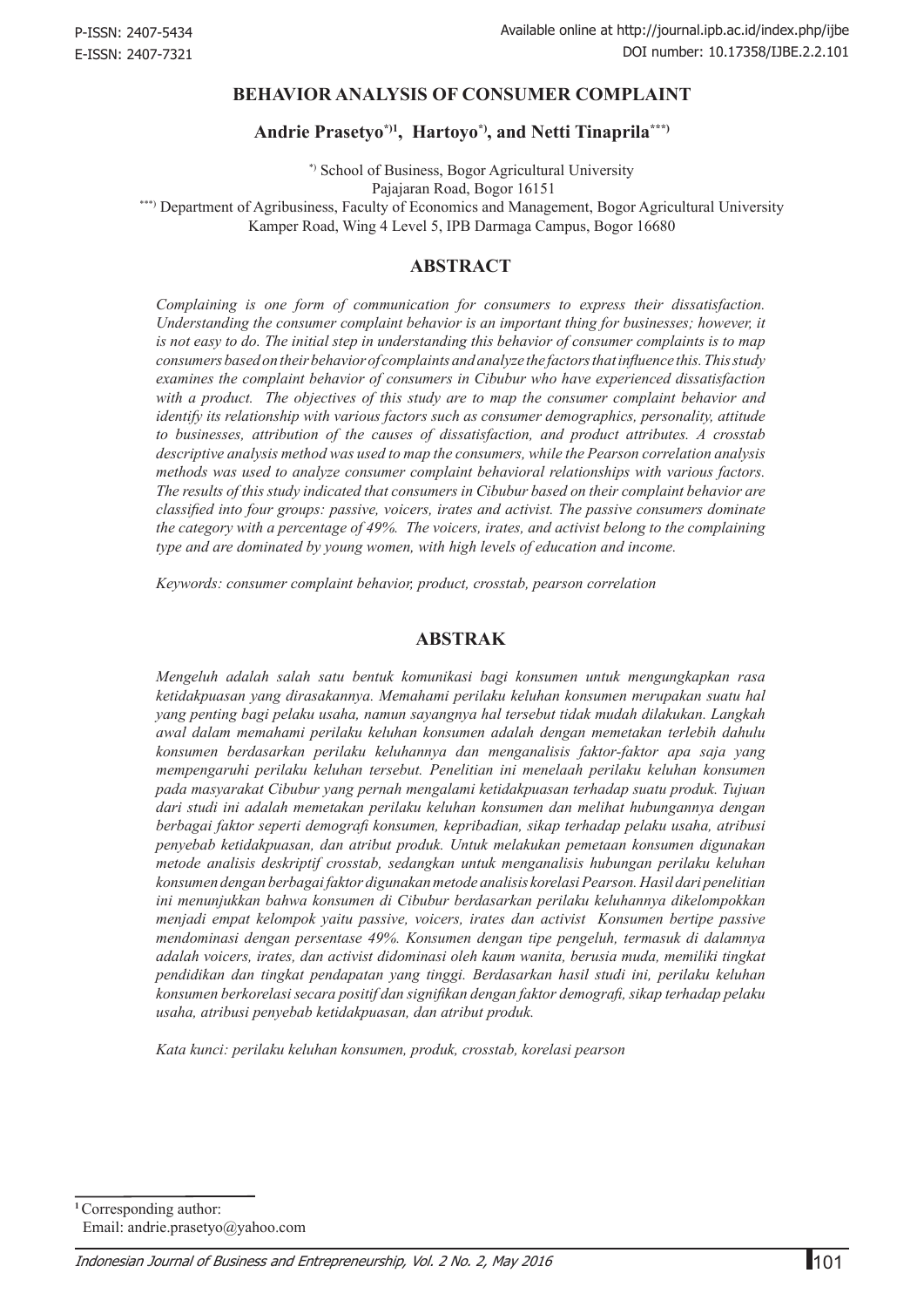# **INTRODUCTION**

Behavior of consumer complaints is one part of the discipline of consumer behavior that is not much explored fully. Textbooks consumer behavior are discussed comprehensively about the behavior of the consumer complaints were not many. Research journals in Indonesian language about the behavior of consumer complaints are also not commonly found. Most scientific journals about the behavior of consumer complaints found in developed countries such as in Europe and America (Keng, Richmond and Han, 1995). This shows that Indonesian education world attention on the behavior of consumer complaints still low.

On the other hand, business operators have already realized the importance of consumer complaints for its survival. This is evidenced by the more easily discovered the facility for consumers to submit complaints, as an example is through the customer care services that exist in virtually every product packaging. Consumer complaints if handled and managed properly will be an effective tool to get loyal customers (Mowen, 1997). However, the handling of consumer complaints effectively is not an easy thing.

From the description of these two paragraphs, reflecting the disharmony between education and the business community about the behavior of consumer complaints. The business world requires a lot of input from academics about the behavior of consumer complaints, while the other side of the academic world, there are not many academics who are keen to investigate. Based on this fact it is necessary to conduct a study on the behavior of consumer complaints.

The estuary of the study of the behavior of consumer complaints is the formulation of a recovery strategy that appropriate and efficient for businesses. Understanding the behavior of consumer complaints are important to businesses, but to do so is not easy because the consumer is an individual who is a complex one. Consumers are now more educated and informed than in the past, and they have the tools to examine the claims marketing companies to seek alternative products superior (Kottler, 2007). Determining the right recovery strategy must begin by recognizing the consumers based on behavioral complaints.

According to an empirical study on a previous study found that the behavior of consumer complaints linked to a variety of factors. These factors are consumer demographics (Blackwell et al. 2007; Solomon, 2011; Nugroho, 2002; Robert, 1997; Peter and Olson, 1999), the personality of the consumer, consumer attitudes towards entrepreneurs, attribution of the causes of dissatisfaction and product attributes. There are still many other factors that influence the behavior of consumer complaints, but that will be explored in this study is only five factors that have been outlined. The purpose of this study is to map the behavior of consumers based on consumer complaints and analyze the relationship with the consumer complaint behavior factors that influence it.

This study is limited to Cibubur people who have experienced dissatisfaction with a product in general and not directed to a particular brand or product. Context dissatisfaction with the product is not restricted whether it is caused by the product itself or other things attached to the product.

## **METHODS**

Location studies of "Behavioral Analysis of Consumer Complaints" was conducted in four shopping malls, mainly located along the alternative path Cibubur, namely: 1) Cibubur Junction, 2) Plasa Cibubur, 3) Mall Ciputra Citra Grand Cibubur, and 4) Giant-Partners 10. The timing of this study was 19–25 April2015.

This is a descriptive study using survey methods with the aim is to dig many facts and information from respondents with respect to the behavior of consumer complaints in Cibubur area. The research data consist of primary data and secondary data. Primary data were obtained through questionnaires and a debriefing conducted by a team of researchers at the study site. Secondary data like text books, theses, dissertations and scientific journals that support this research.

The population in this study is all Cibubur citizens who have experienced of dissatisfaction after consuming a product in a span of 12 months. Respondents in this study were 120 people. Respondent selection procedure is done by applying a non-probability convenience done by up to visitors who pass through the main house study site every 30 minutes. Prospective respondents were asked their willingness to participate in this study and then conducted interviews and questionnaires. Distributing questionnaires done gradually by dividing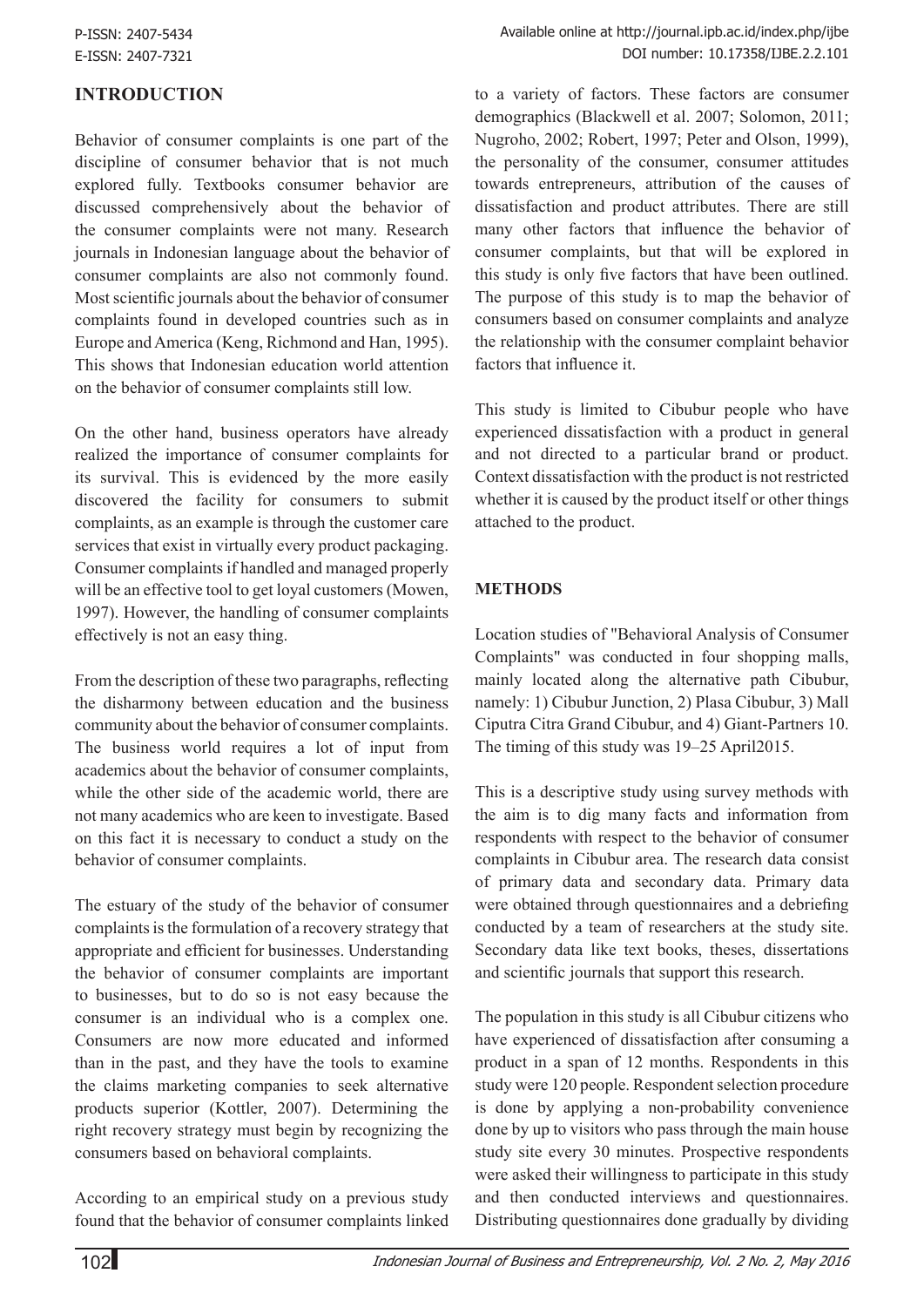the operating time mall into 2 parts, the morning period (at  $10:00$  to  $15:00$ ) and afternoon period (at  $15:00$  to 20:00). The sampling locations are arranged so that the respondents were netted in every shopping mall evenly distributed.

To achieve the first objective of this study, that is the identification and mapping of the behavior of consumer complaints, the analytical method is used. Respondents were given alternative answers to remember what actions he had done when experiencing dissatisfaction with a product. Based on the respondents' answers, the respondents can be grouped based on the behavior of the complaint, including whether the passive group, voicers, irates or Activists.

To achieve the second objective of this study that is to analyze the behavioral relationships complaint with the various factors affecting, tabulation method crosstab and Pearson correlation analysis method are used. To analyze the relationship between the behaviors of consumer complaints to the demographic factor, the researcher is used analysis method of tabulation crosstab. This analysis method is descriptive method by looking at the percentage of each group of consumers. As for knowing the relationship behavior consumer complaints with consumer personality, attribution of the causes of discontent, the attributes of goods, and consumer attitudes toward business, the author will use the Pearson correlation analysis. Mathematically, the correlation coefficient (r) Pearson can be written in the following equation:

$$
r = \frac{n\Sigma XY - (\Sigma X).(\Sigma Y)}{\sqrt{\{n\Sigma X^2 - (\Sigma X)^2\}.\{n\Sigma Y^2 - (\Sigma Y)^2\}}}
$$

The correlation coefficient is the covariance statistical measurements or association between two variables. The magnitude of the correlation coefficient ranges from +1 to -1. The correlation coefficient indicates the strength linear relationship and the direction of the relationship between two random variables. If the correlation coefficient is positive, then the two variables have a unidirectional relationship. This means that if the value of the variable X is high, then the value of the variable Y will be high anyway. Conversely, if the correlation coefficient is negative, then the two variables have an inverse correlation. This means that if the value of the variable X is high, then the value of the variable Y will be low and vice-versa. To facilitate interpretation of the strength of the relationship between two variables,

the authors provide the following criteria (Sarwono: 2006):

|                  | : No correlation between the two<br>variables |
|------------------|-----------------------------------------------|
| $> 0$ to 0,25    | : Very weak correlation                       |
| $> 0.25$ to 0.5  | : Fairly correlation                          |
| $> 0.5$ to 0.75  | : Strong correlation                          |
| $> 0.75$ to 0.99 | : Very strong correlation                     |
|                  | : Perfect correlation                         |

Correlation analysis is done using Microsoft Excel software. The questions in the questionnaire on consumer personality, attitude toward business, attribution of the causes of dissatisfaction their product attributes partly adapted from previous research that is conducted by Keng Phau and Sari in 1995 and 2004.

To achieve the first objective of this research, the researcher used descriptive method. Respondents were grouped according to the complaint based on the response behavior that is done to the product which was disappointing. To achieve the purpose of the second study, the researcher used cross tabulation. To achieve all three to sixth this study, the researcher used Pearson correlation analysis. Statistical software that is used in this study is a Microsoft Excel

The core of this study is to map the behavior of consumer complaints and examine how the relationship between the consumer complaint behavior with demographic factors, consumer psychographics, attitudes towards entrepreneurs, attribution of the causes of dissatisfaction and product attributes. Thus, the variables in this study is the Consumer Complaint Behavior, demographic factors, consumer personality, attitude of consumers to businesses, product attribute, Attribution cause of dissatisfaction. The research model is shown in Figure 1.

## **RESULTS**

## **Mapping Behavior Consumer Complaints**

Singh (1988) defines consumer behavior in response to consumer complaints triggered by dissatisfaction with consumers psychologically unacceptable and not also forgotten quickly after consuming a product that consumers buy. Behavior of consumer complaints are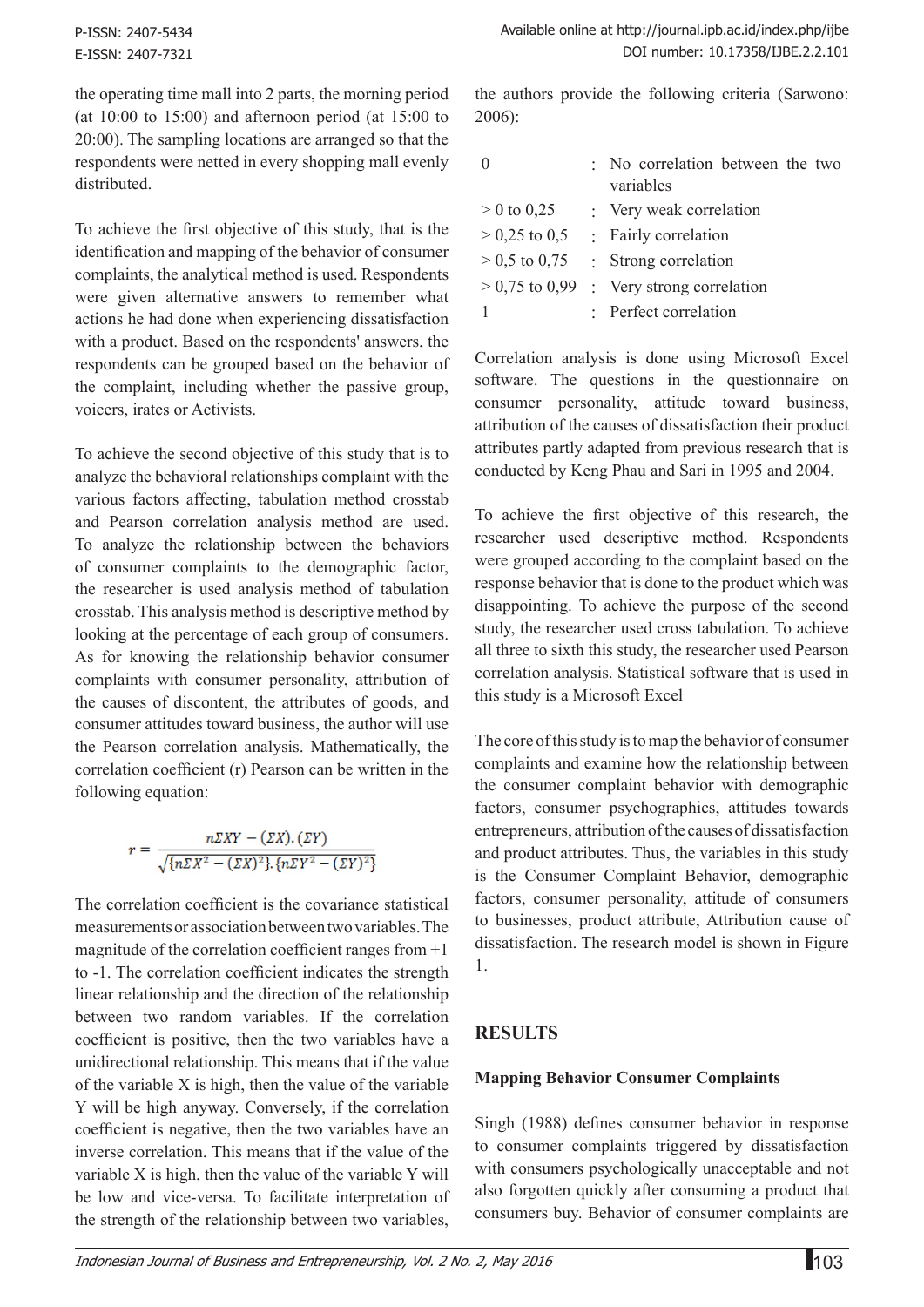P-ISSN: 2407-5434 E-ISSN: 2407-7321

part of the post-purchase behavior which is the last part of the decision making process of consumers. Postpurchase behavior includes consumption, evaluation and disposition of products that have been purchased. In the evaluation process after consuming consumer products, general consumers will declare and feel the satisfaction or dissatisfaction. If consumers feel the satisfaction it will form a consumer loyalty, but on the contrary, if consumers feel dissatisfied then the consumer will do complaint behavior. Model of post-purchase behavior can be seen in Figure 2. Day and Landon (1977) proposed a hierarchical scheme of consumer complaint behavior that consists of five levels as shown in Figure 3.

According to Singh (1990), consumers were divided into four groups based on the behavior of the consumer complaints. Passive is the consumer who does not do anything when they discover a product that was disappointing. Voicers are consumers who make complaints directly to the seller, to switch to alternative products, and tell family and friends when they discover a product that was disappointing. Irates are consumers who deliver public action in expressing his disappointment on the product, including through radio, newspapers, television, social media, and consumer protection agencies. Activist is consumers who make voicers and irates combination of actions, coupled with blatant actions that encourage others to boycott disappointing products.

By combining the behavioral hierarchy schema of consumer complaints filed by Day and London, with the grouping of consumers proposed by Singh, then the behavior of consumer complaints can be hierarchy structured in a sequence of passive, voicers, irates and voicers. Thus it can be used in the statistical analysis as ordinal data. Thus in the test correlations, can be given numeric coding 1–4 sequentially for each type of customers based on the level of complaints. Based on the answers of the respondents in the questionnaire, it was found that the behavior of most people Cibubur complaints, almost half, is passive. Only 10% are classified as Activists, while the rest is voicers and irates group. Table 1 shows the results of the mapping behavior of consumer complaints of Cibubur society.



Figure 1. Research model



Figure 2. Model post-purchase behavior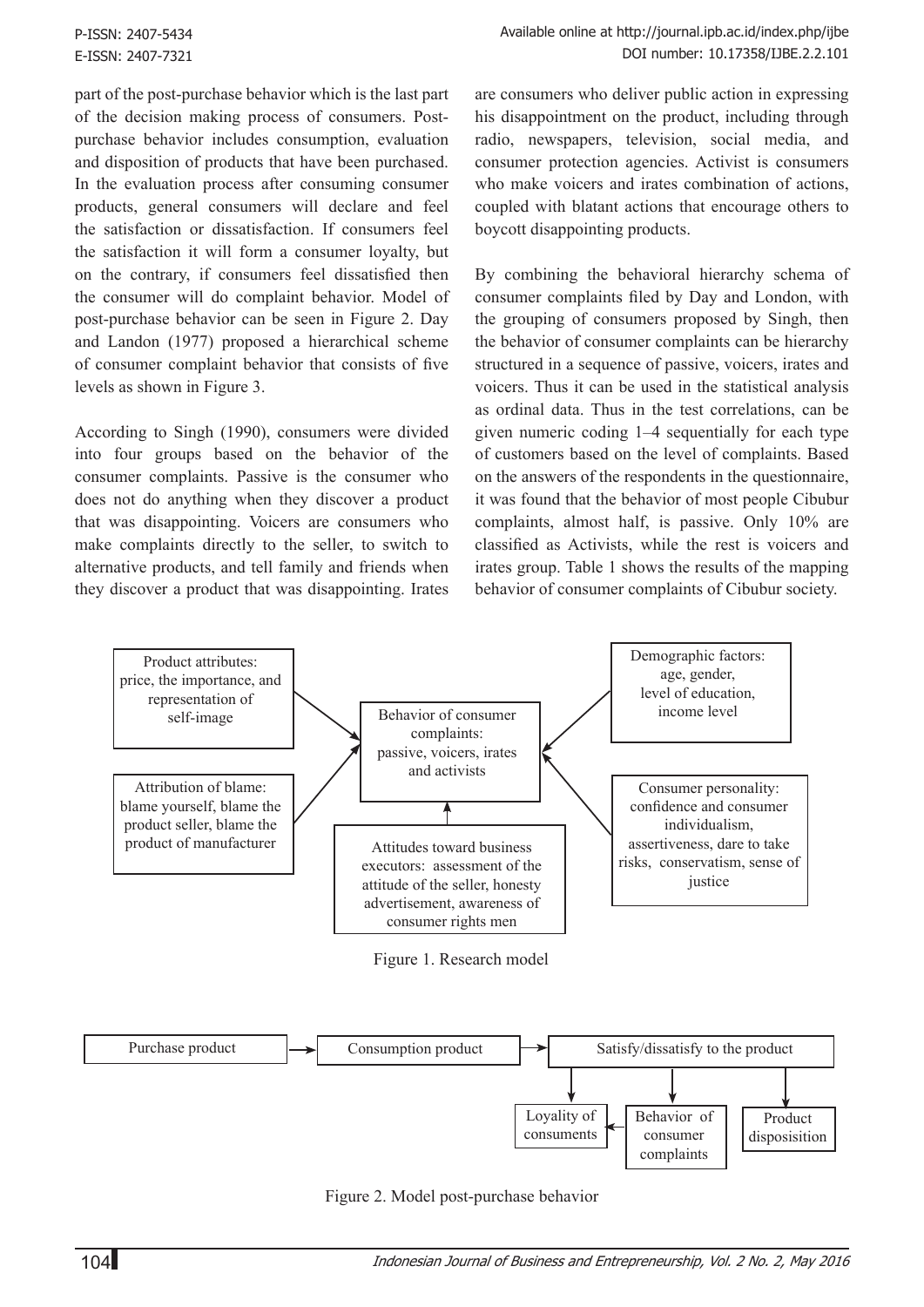

Figure 3. Schemes hierarchy consumer complaint behavior

Table 1. mapping the behavior of consumer complaints

| Complaint types | Frequency | Percentage $(\% )$ |
|-----------------|-----------|--------------------|
| Passive         | 59        | 49,2               |
| Voicers         | 34        | 28,3               |
| Irates          | 15        | 12,5               |
| Activist        | 12        | 10,0               |
| Total           | 120       | 100,0              |

A consumer expectation of a product and the consumer response in expressing dissatisfaction with the product is affected by several factors, including the demographic factors. Demographic factors refer to in this study that only include gender, age, education level, and income level. Distribution of respondents' answers related to information demographics indicate a relationship between the behavior of consumer complaints with demographic factors that can be shown in Table 2 so that can generally be described that most consumers male-type passive 71%, whereas the majority of female consumers of type are whiners, either voicer form, irates, and activist. This shows that gender has a relationship with the consumer complaint behavior of consumers, where consumers type of whiner's existence dominated by women. This finding is consistent with the results of research conducted by Phau and Sari (2004), Manikas and Shea (1997), and Nimako Mensah (2012), and Sutanto, Gunawan and Thio (2014), and Ndubisi and Ling (2006). Consumers aged 17–24 years; most of the complaining types are voicer, irates,

or activist. Meanwhile, consumers aged above 25 years are mostly in the passive group. Thus it can be said that the age of the consumer has a relationship with the consumer complaint behavior. This is consistent with the results of research conducted by Keng, Richmond and Han (1995), Phau and Sari (2004), and Metehan and Yasemin (2011).

Most consumers with incomes of more than 10 million rupiahs per month is a type of whiner consumers. Only 26% of consumers with an income of only 10 million rupiahs per month are a type of passive consumers. Consumers with incomes range 3–10 million rupiahs per month can be said that almost half of the passive type. The remaining half of the consumers is of type whiners. Consumers with an income of less than 3 million per month mostly include in the type of passive consumers. Thus it can be said that the relationship between the levels of income with the behavior of consumer complaints is the higher education of consumers, the higher the level of consumer complaints. This is consistent with research Keng, Richmond and Han (1995), Yoga and Warmika (2013), and Phau and Sari (2004).

Consumers with undergraduate or higher are most of the complaining type. Whereas the consumer with lower levels of education than bachelor level of education is largely in passive type. This shows that consumers of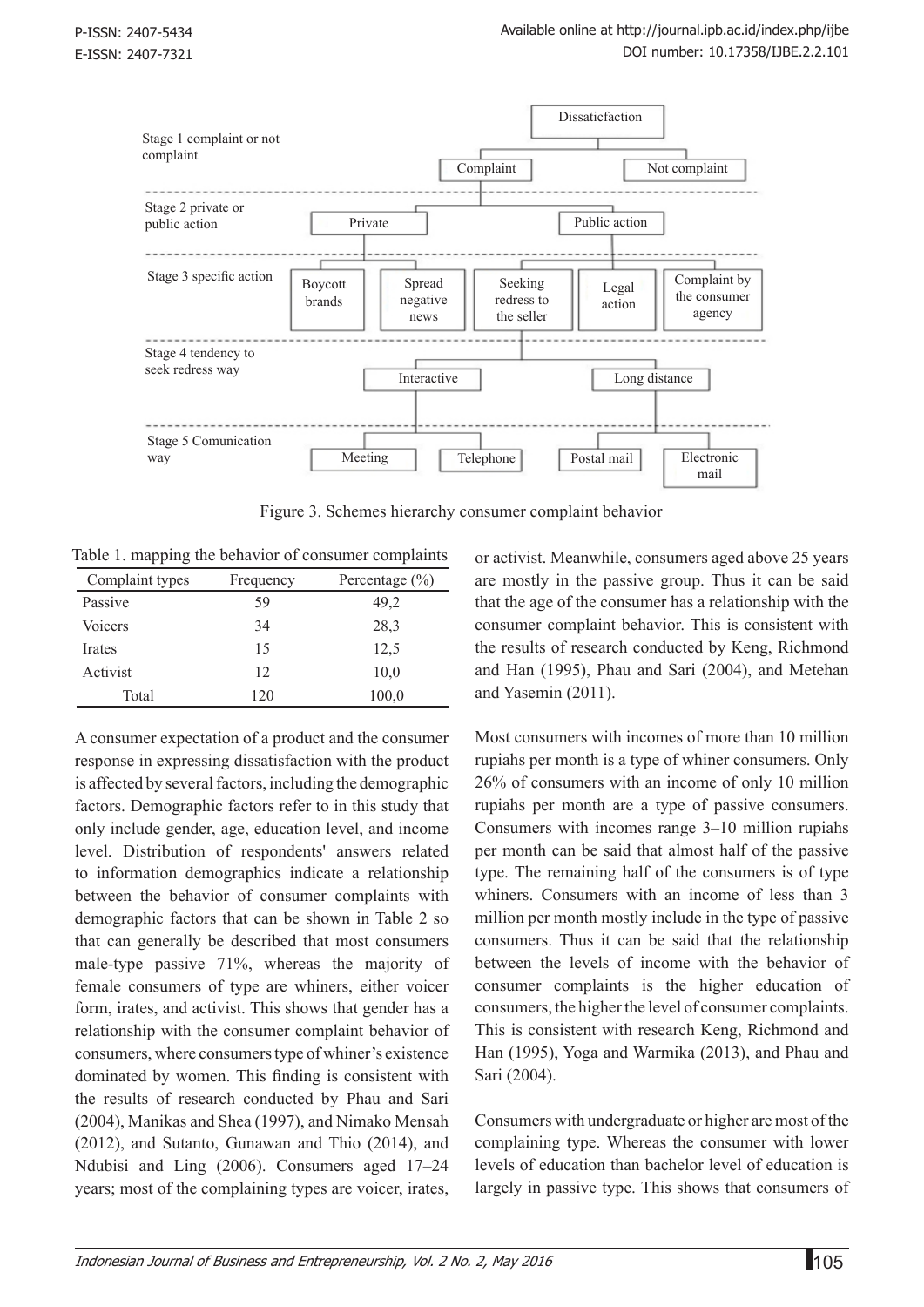P-ISSN: 2407-5434 E-ISSN: 2407-7321

type whiners, either voicer, irates, as well as a consumer activist with a high level of education who understand their rights as consumers and know how to submit complaints. In general it can be said that the higher the level of education of consumers, the higher the level of consumer complaints. This is consistent with findings from research conducted by Phau and Sari (2004).

## **Personality Relationships with Consumer Complaint Behavior**

Another interesting finding of this study deals with aspects of personality, attitude towards businesses, attribution of the causes of dissatisfaction and product attributes which found the average value of the respondents' answers were consistent increase or decrease according to the level of consumer complaint behavior. Table 3 shows that:

- 1. The higher consumer confidence and individualism, the higher the level of consumer complaints. The correlation coefficient between the two is 0,20.
- 2. The lower the attitude of conservatism that consumers have, the higher the rate of consumer complaints. The correlation coefficient between the two is -0,47.
- 3. The higher the assertiveness of consumers, the higher the rate of consumer complaints. The correlation coefficient between the two is 0,27.
- 4. The risk-taking, the higher the rate of consumer complaints. The correlation coefficient between the two is 0,37.
- 5. The higher the sense of justice that is owned by the consumer, the higher the level of consumer complaints. The correlation coefficient between the two is 0,18.

| Variable                           | Passive          | $\frac{0}{0}$ | Voicers          | $\frac{0}{0}$ | Irates           | $\frac{0}{0}$ | Activist         | $\frac{0}{0}$ | Total $(\%)$ |
|------------------------------------|------------------|---------------|------------------|---------------|------------------|---------------|------------------|---------------|--------------|
| Gender                             |                  |               |                  |               |                  |               |                  |               |              |
| Male                               | 36               | 71            | $\mathfrak{g}$   | 17            | 3                | 6             | $\overline{3}$   | 6             | 100          |
| Female                             | 23               | 33            | 25               | 36            | 12               | 17            | $\mathfrak{g}$   | 14            | 100          |
| Age (years)                        |                  |               |                  |               |                  |               |                  |               |              |
| $17 - 24$                          | 5                | 16            | 13               | 42            | $\tau$           | 23            | 6                | 19            | 100          |
| $25 - 24$                          | 11               | 52            | $\tau$           | 33            | 1                | 5             | $\mathfrak{2}$   | 10            | 100          |
| $35 - 44$                          | 30               | 61            | 12               | 24            | 5                | 10            | $\overline{2}$   | 5             | 100          |
| $45 - 54$                          | 13               | 67            | $\mathbf{2}$     | 11            | $\overline{2}$   | 11            | $\overline{2}$   | 11            | 100          |
| $>54$                              | $\overline{0}$   |               | $\boldsymbol{0}$ |               | $\boldsymbol{0}$ |               | $\boldsymbol{0}$ |               |              |
| Income (in millions rupiahs/month) |                  |               |                  |               |                  |               |                  |               |              |
| $< 1$ million                      | 17               | 85            | $\mathbf{1}$     | 5             | 1                | 5             | $\mathbf{1}$     | 5             | 100          |
| $1 - 3$                            | 11               | 79            | $\mathbf{1}$     | 7             | $\mathbf{1}$     | $\tau$        | $\mathbf{1}$     | 7             | 100          |
| $3 - 5$                            | 10               | 44            | $\boldsymbol{7}$ | 30            | $\overline{4}$   | 17            | $\overline{2}$   | 9             | 100          |
| $5 - 10$                           | 12               | 43            | 11               | 39            | $\overline{2}$   | 7             | $\overline{3}$   | 11            | 100          |
| >10                                | 9                | 26            | 14               | 40            | $\tau$           | 20            | 5                | 14            | 100          |
| <b>Education</b>                   |                  |               |                  |               |                  |               |                  |               |              |
| SD                                 | $\theta$         |               | $\boldsymbol{0}$ |               | $\boldsymbol{0}$ |               | $\boldsymbol{0}$ |               |              |
| <b>SMP</b>                         | 12               | 70            | $\mathbf{1}$     | 6             | $\overline{2}$   | 12            | $\overline{2}$   | 12            | 100          |
| SMA/SMK                            | 18               | 60            | $\,$ 8 $\,$      | $27\,$        | 3                | 10            | $\mathbf{1}$     | 3             | 100          |
| D <sub>3</sub>                     | 19               | 51            | 13               | 36            | 3                | 8             | $\overline{2}$   | 5             | 100          |
| S1                                 | 10               | 30            | 12               | 37            | 6                | 18            | 5                | 15            | 100          |
| S2/S3                              | $\boldsymbol{0}$ |               | $\boldsymbol{0}$ |               | $\mathbf{1}$     | 33            | $\overline{2}$   | 67            | 100          |

|  | Table 2. Distribution of consumer demographics and behavior of consumer complaints |  |  |
|--|------------------------------------------------------------------------------------|--|--|
|  |                                                                                    |  |  |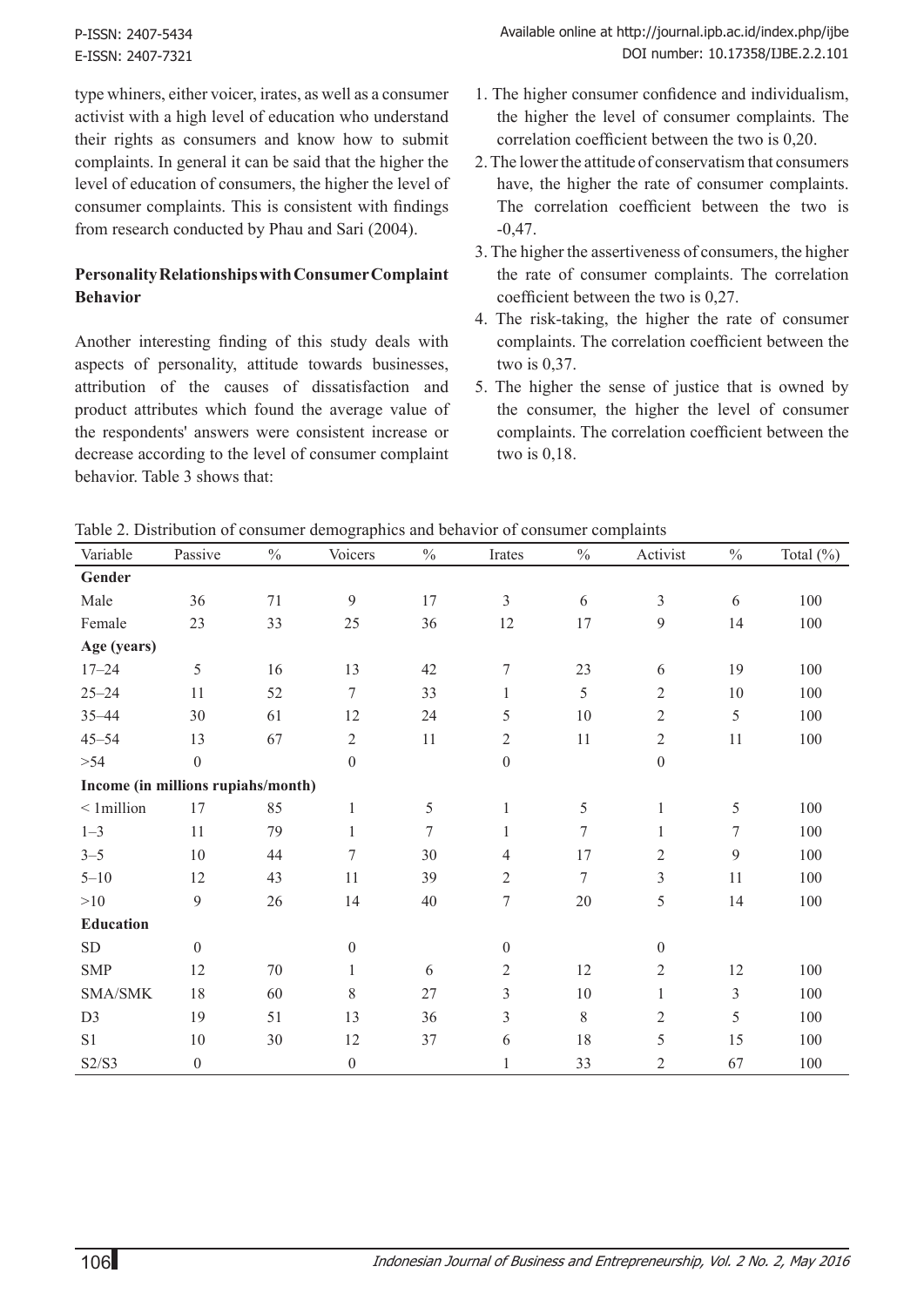|  | Table 3. Relationship between personality of consumer and behavior of consumer complaints |  |  |  |  |  |  |
|--|-------------------------------------------------------------------------------------------|--|--|--|--|--|--|
|--|-------------------------------------------------------------------------------------------|--|--|--|--|--|--|

|                                                                        | Mean values answers |        |        |           |  |  |
|------------------------------------------------------------------------|---------------------|--------|--------|-----------|--|--|
| <b>Personality Consumer</b>                                            | Passives            | Voicer | Irates | Activists |  |  |
| <b>Confidence and Individualism</b>                                    |                     |        |        |           |  |  |
| Likes to do everything in his own way                                  | 4,4                 | 4,4    | 4,8    | 4,8       |  |  |
| Likes to be different from the others                                  | 4,1                 | 4,2    | 4,5    | 4,1       |  |  |
| Easy to socialize with other people                                    | 3,8                 | 4,8    | 4,9    | 4,5       |  |  |
| Feeling better than others                                             | 3,1                 | 3,5    | 3,1    | 3,7       |  |  |
| Feel more important than others                                        | 3,2                 | 3,3    | 3,3    | 4,1       |  |  |
| Average mean value                                                     | 3,7                 | 4,0    | 4,1    | 4,2       |  |  |
| The correlation coefficient of the behavior complaint                  | 0,20                |        |        |           |  |  |
| The attitude of Conservatism                                           |                     |        |        |           |  |  |
| Always listen to the counsel of parents                                | 4,6                 | 5,3    | 5,3    | 3,8       |  |  |
| Having a goal to work after college                                    | 5,0                 | 4,8    | 4,9    | 3,9       |  |  |
| Making a living is the obligation of head of the family                | 5,1                 | 3,9    | 2,9    | 2,8       |  |  |
| Her husband and children are not neglected if the wife works full time | 4,9                 | 4,0    | 3,5    | 3,5       |  |  |
| Working in an office is more prestigious than at home                  | 4,5                 | 2,9    | 3,1    | 2,4       |  |  |
| The average value                                                      | 4,8                 | 4,2    | 3,9    | 3,3       |  |  |
| The correlation coefficient of the behavior complaint                  | $-0,47$             |        |        |           |  |  |
| <b>Assertivity</b>                                                     |                     |        |        |           |  |  |
| I'm an emphatic person                                                 | 4,2                 | 4,5    | 4,2    | 4,3       |  |  |
| I defend something that is believed to be correct                      | 4,3                 | 4,7    | 5,0    | 4,8       |  |  |
| Consumers are entitled to make complaints                              | 3,9                 | 4,5    | 4,8    | 4,6       |  |  |
| I dared to ask if you do not understand                                | 4,0                 | 4,6    | 4,6    | 4,7       |  |  |
| I dared to correct the boss                                            | 3,4                 | 4,3    | 4,6    | 4,3       |  |  |
| The average value                                                      | 4,0                 | 4,5    | 4,6    | 4,5       |  |  |
| The correlation coefficient of the behavior complaint                  | 0,27                |        |        |           |  |  |
| <b>Dare to Take Risks</b>                                              |                     |        |        |           |  |  |
| Dare to leave the job to start a business                              | 3,6                 | 4,0    | 4,1    | 4,5       |  |  |
| Like hiking and extreme sports                                         | 3,1                 | 3,9    | 4,1    | 3,8       |  |  |
| Like buying shares                                                     | 3,2                 | 3,1    | 3,8    | 4,1       |  |  |
| Dare to marry despite not having a job                                 | 2,3                 | 2,4    | 3,6    | 3,8       |  |  |
| The average value                                                      | 3,1                 | 3,4    | 3,9    | 4,1       |  |  |
| The correlation coefficient of the behavior complaint                  | 0,37                |        |        |           |  |  |
| <b>Sense of Justice</b>                                                |                     |        |        |           |  |  |
| The return of money can be exchanged with candy                        | 4,2                 | 4,6    | 4,6    | 4,3       |  |  |
| Busway lanes grabbers do not deserve to be punished                    | 4,4                 | 4,5    | 5,0    | 4,6       |  |  |
| Selection of business partners without a tender process                | 3,9                 | 4,2    | 4,4    | 4,1       |  |  |
| Can do the unilateral termination of cooperation                       | 3,8                 | 4,0    | 4,0    | 4,7       |  |  |
| The average value                                                      | 4,1                 | 4,3    | 4,6    | 4,4       |  |  |
| The correlation coefficient of the behavior complaint                  | 0,18                |        |        |           |  |  |

The results of the above findings are consistent with the findings of the research conducted by Keng, Richmond and Han (1995) and Phau and Sari (2006) which states that consumers have the personality of a close and significant relationship with the consumer complaint behavior. In tune with research conducted by Thogersen, Juhl, and Poulsen (2003) stated that consumers with a high level of emotion usually also

have a consumer complaint aggressive behavior. Research conducted Ngai et al. (2007) suggest that the cultural dimensions affecting consumer complaint behavior while cultural dimension is closely related to the personality of the consumer as one of the elements forming one's personality is a culture that held firmly by the consumer. Research conducted by Huang and Chang (2008) suggested that consumers with personality type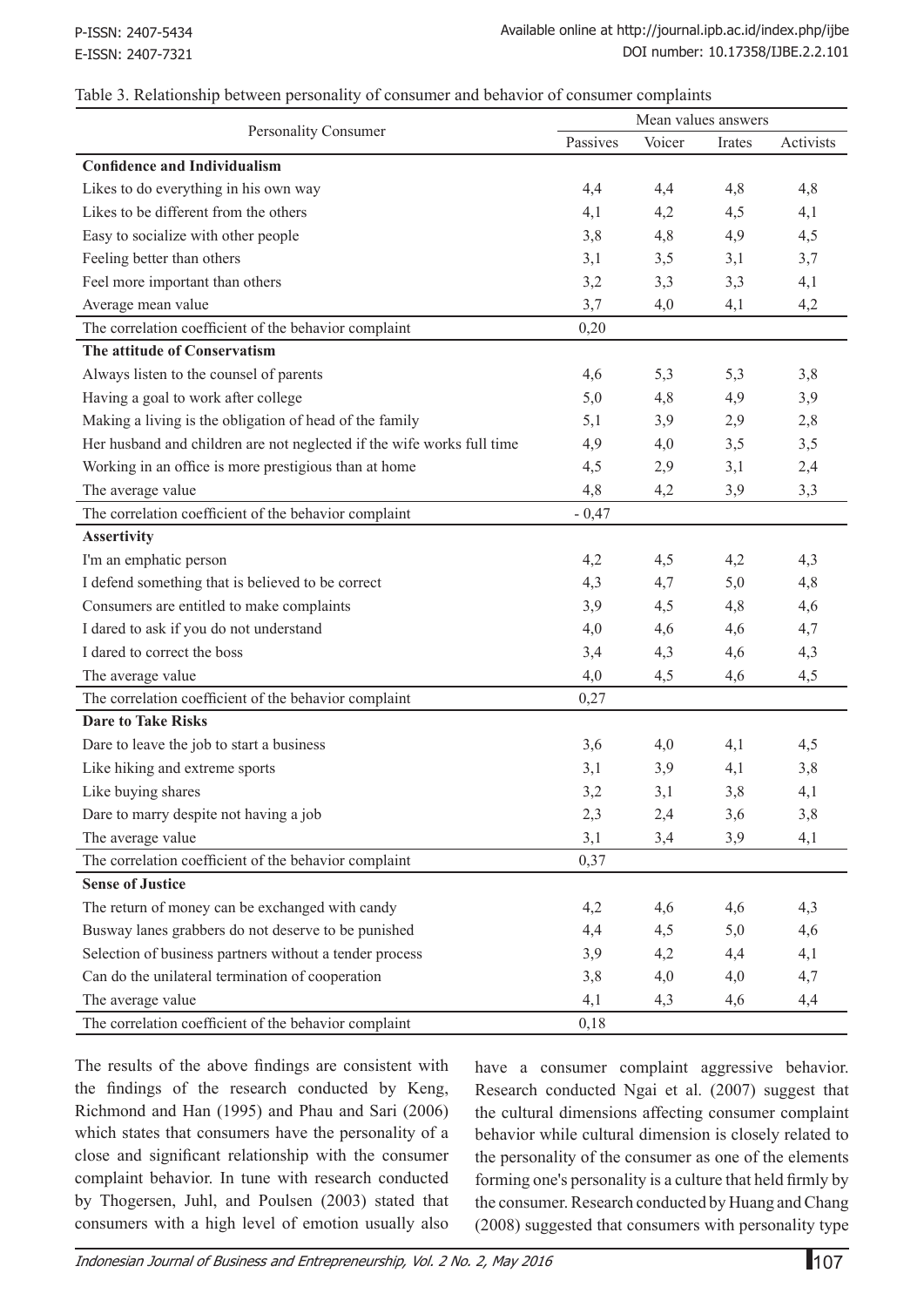A is with characteristics like to compete, aggressive and impatient when experiencing dissatisfaction with a product will complain vigorously and expect a good response from the seller or manufacturer of the goods. As with the results of research conducted by Berry (2012) which states that the consumer's personality is not a factor directly related to the behavior of consumer complaints, particularly in terms of how consumers expressed dissatisfaction.

# **Complaints Behavior and Other Variable Relationships**

Another variable in this research is the attitude towards business, attribution of the causes of dissatisfaction and product attributes. Distribution of respondents'

answers to these variables and the relationship with the consumer complaint behavior can be seen in Table 4. Based on the analysis of correlation with the behavior of a complaint, it can be said that the attitude of consumers to businesses illustrate how consumers feel about the market, the behavior of producers as well as consumer products (Singh, 1996 ). The more positive attitude towards businesses that are owned by the consumer is the higher the level of the consumer complaint when experiencing dissatisfaction. The correlation coefficient between the two is 0,57. This finding is consistent with the results of research conducted by Keng et al. (1995) which states that consumers who complain in general have a positive attitude towards businesses so that they trust the responsiveness of businesses.

Table 4. Relationship attitudes toward business, attribution of the causes of dissatisfaction and product attributes to the behavior of consumer complaints

| <b>Attitudes Toward Business Performer</b>                                            |                                              | Mean values answers |        |               |           |  |  |
|---------------------------------------------------------------------------------------|----------------------------------------------|---------------------|--------|---------------|-----------|--|--|
|                                                                                       |                                              | Passives            | Voicer | Irates        | Activists |  |  |
| Sellers will serve returns of defective products                                      |                                              | 3,0                 | 3,7    | 3,5           | 3,7       |  |  |
| Sellers are willing to exchange the defective product with a new                      |                                              | 2,7                 | 3,9    | 4,8           | 5,0       |  |  |
| one                                                                                   |                                              |                     |        |               |           |  |  |
| Sellers have tried to provide quality products                                        |                                              | 3,0                 | 4,2    | 4,7           | 4,7       |  |  |
| Sellers noted complaints received                                                     |                                              | 4,3                 | 3,9    | 3,2           | 2,8       |  |  |
| Advertisement products give an honest picture of the quality of<br>the actual product |                                              | 3,0                 | 3,8    | 3,3           | 3,7       |  |  |
| Cheating occurs because the business consumer rights that are<br>not protected        |                                              | 3,2                 | 5,1    | 4,6           | 4,3       |  |  |
| Average of mean value                                                                 |                                              | 3,7                 | 4,0    | 4,1           | 4,2       |  |  |
| The correlation coefficient of the behavior complaint                                 |                                              | 0,57                |        |               |           |  |  |
| <b>Attribution Causes of Dissatisfaction</b>                                          |                                              | Passives            | Voicer | Irates        | Activists |  |  |
| 1. Blame yourself                                                                     |                                              |                     |        |               |           |  |  |
| Lack of information on pre-purchase by consumers                                      |                                              | 4,0                 | 3,5    | 3,3           | 2,9       |  |  |
| Purchases are in a hurry                                                              |                                              | 4,0                 | 3,2    | 3,4           | 2,4       |  |  |
| Average Values Mean                                                                   |                                              | 4,0                 | 3,3    | 3,3           | 2,7       |  |  |
| Correlation with behavioral complaints                                                |                                              | $-0,35$             |        |               |           |  |  |
| Average mean value                                                                    |                                              | 3,1                 | 4,0    | 4,1           | 4,5       |  |  |
| 2. Blaming Seller                                                                     |                                              |                     |        |               |           |  |  |
| The seller is not honest and conscientious                                            |                                              | 2,8                 | 5,0    | 4,8           | 5,1       |  |  |
| Correlation with behavioral complaints                                                |                                              | 0,51                |        |               |           |  |  |
| 3. Manufacturers blame                                                                |                                              |                     |        |               |           |  |  |
| failure Manufacturers                                                                 |                                              | 3,1                 | 3,5    | 4,1           | 4,5       |  |  |
| Correlation with behavioral complaints                                                |                                              | 0,18                |        |               |           |  |  |
| <b>Product attributes</b>                                                             | Correlation<br>with behavioral<br>complaints | Passives            | Voicer | <b>Irates</b> | Activists |  |  |
| The price level for consumer products                                                 | 0,13                                         | 3,1                 | 3,7    | 3,5           | 3,6       |  |  |
| The importance of the product for consumers                                           | 0,26                                         | 3,0                 | 3,9    | 3,9           | 4,2       |  |  |
| Image representation for consumer products                                            | 0,04                                         | 2,8                 | 2,9    | 3,0           | 2,9       |  |  |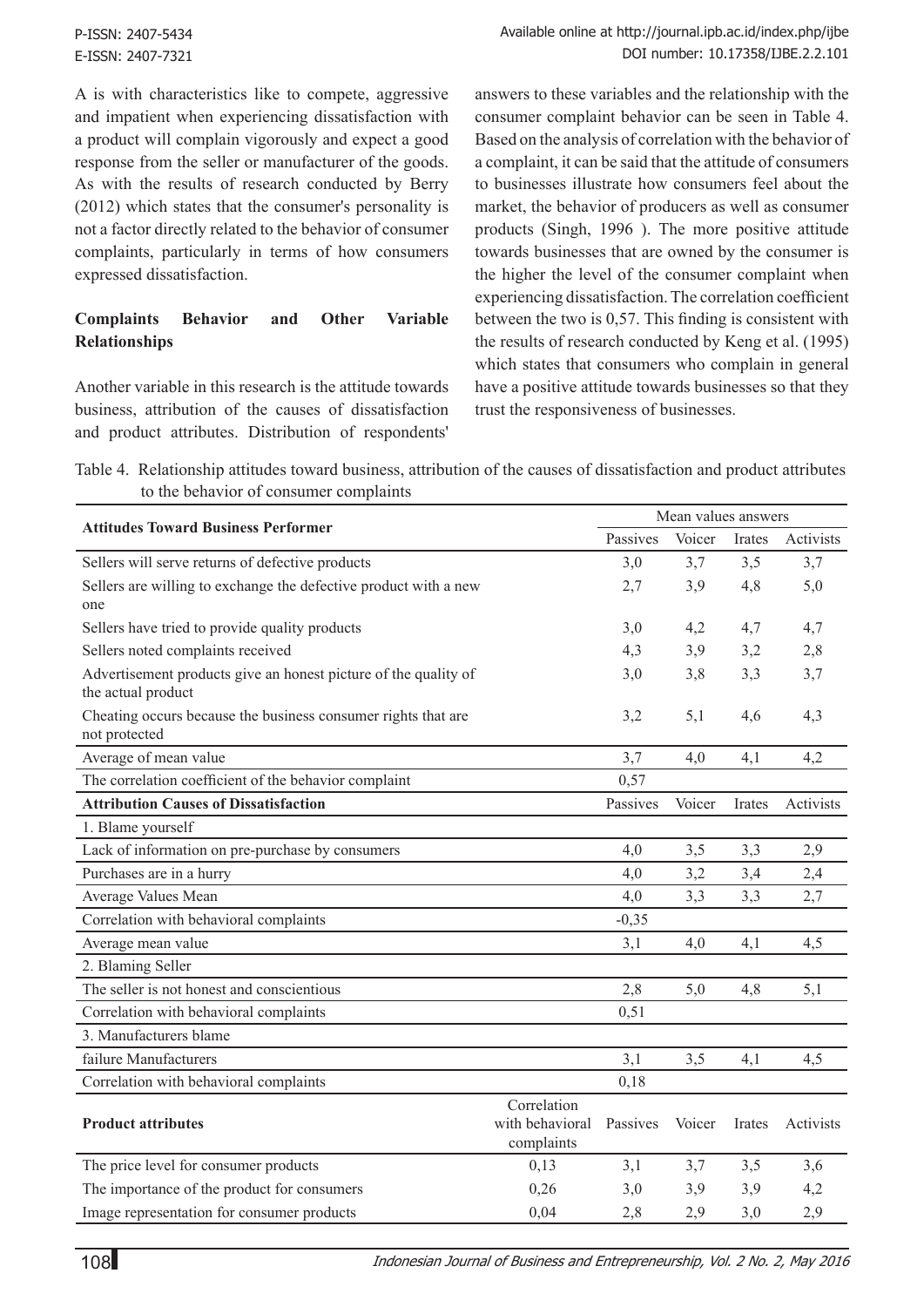P-ISSN: 2407-5434 E-ISSN: 2407-7321

Fatma (2012) in his research found that there is a positive correlation and very significant as between assertiveness with the intention of consumer complaints. Likewise, in research conducted by Thogersen et al. (2003) which states that the conduct complained performed consumers rely on consumer attitudes towards businesses, as well as research conducted by Phau and Sari (2004) which states that the consumers of type whiners general attitudes toward businesses that are more positive than a type of passive consumers. Research conducted by Fernandez and Santos (2007) also showed that the more positive consumer attitudes towards businesses, the greater the intention of the consumer to make complaints when experiencing dissatisfaction. Similarly, in a study conducted by Manzoor et al. (2013) stated that the attitude towards business people have a positive and significant relationship with the intention of consumers to file complaints.

The higher the price of a product to a consumer is the higher the level of complaints when experiencing dissatisfaction. The correlation for both coefficients is 0,13. The more important meaning for the consumer of a product is the higher the level of complaints when experiencing dissatisfaction. The correlation for both coefficients is 0,26. The consumer's self-image that is represented by the coefficient correlation is very small products. These findings are most consistent with the study conducted by Keng et al. (1995) and Phau and Sari (2004) which states that the consumer will be inclined to complain when the products that disappoint the customers are expensive.

Attribution of the causes of discontent when the customers find unsatisfactory product that is caused by a mistake a seller with a correlation coefficient of 0,51, and is caused by producers with a correlation coefficient of 0,18. The greater the consumers blame either case, the higher level of consumer complaints. In contrast, in the condition of consumers blame themselves the lower the behavior complaint. The correlation coefficient between the two is -0,35. These findings are consistent with research conducted by Blodgett and Granbois (1992), Keng et al. (1995), Phau and Sari (2004) which states that consumers tend to blame the seller of the product and manufacturers of the products when experiencing dissatisfaction with a product. Research conducted Mousavi and Esfidani (2013).

#### **Managerial Implication**

Based on the results of the mapping behavior of consumer complaints, businesses are permitted to formulate a recovery strategy appropriate to the characteristics of the consumer. The way to win the hearts of women consumers is different from male consumers. Similarly, the way to win the hearts of young consumers differs by dealing with consumers aged adults, and so on. The formulation of appropriate service recovery is important for business actors because if it is not done properly then complaints from consumers potentially damaging the reputation of businesses.

The results of the analysis of the relationship of personality consumer with behavior consumer complaints shows that only the attitude of conservatism, dare to take risks and assertiveness that has a strong enough relationship with the behavior of consumer complaints. Tips to deal with consumers with low conservatism attitude, the attitude of high assertiveness, and attitudes that dare to take a high risk is to be open and straightforward.

The results of analysis of the relationship attitudes toward business operators and consumer behavior shows that a positive attitude that encourages the high level of complaints. Entrepreneurs who either should have welcomed the results of this study, and continue to try and to encourage consumers to submit complaints. Criticism, complaints and feedback from consumers should be used as a means to correct the deficiencies of the businessmen.

The results of the analysis of the relationship attribution to cause dissatisfaction with the behavior of consumer complaints shows that consumers who are more likely to blame are the complaining type of customers when experiencing dissatisfaction of the blame manufacturers. For businesses, especially traders, it should be noted that he was vulnerable a target of complaints from consumers. To anticipate, the traders must conduct of product quality merchandise, not to place the sale of defective products due to negligence in selecting merchandise trader.

Consumer dissatisfaction with a product is not always caused by the product itself. Sometimes dishonesty of sellers in offering the product resulted in dissatisfaction experienced by consumers who believed nonsense from the seller. It is recommended that the seller is not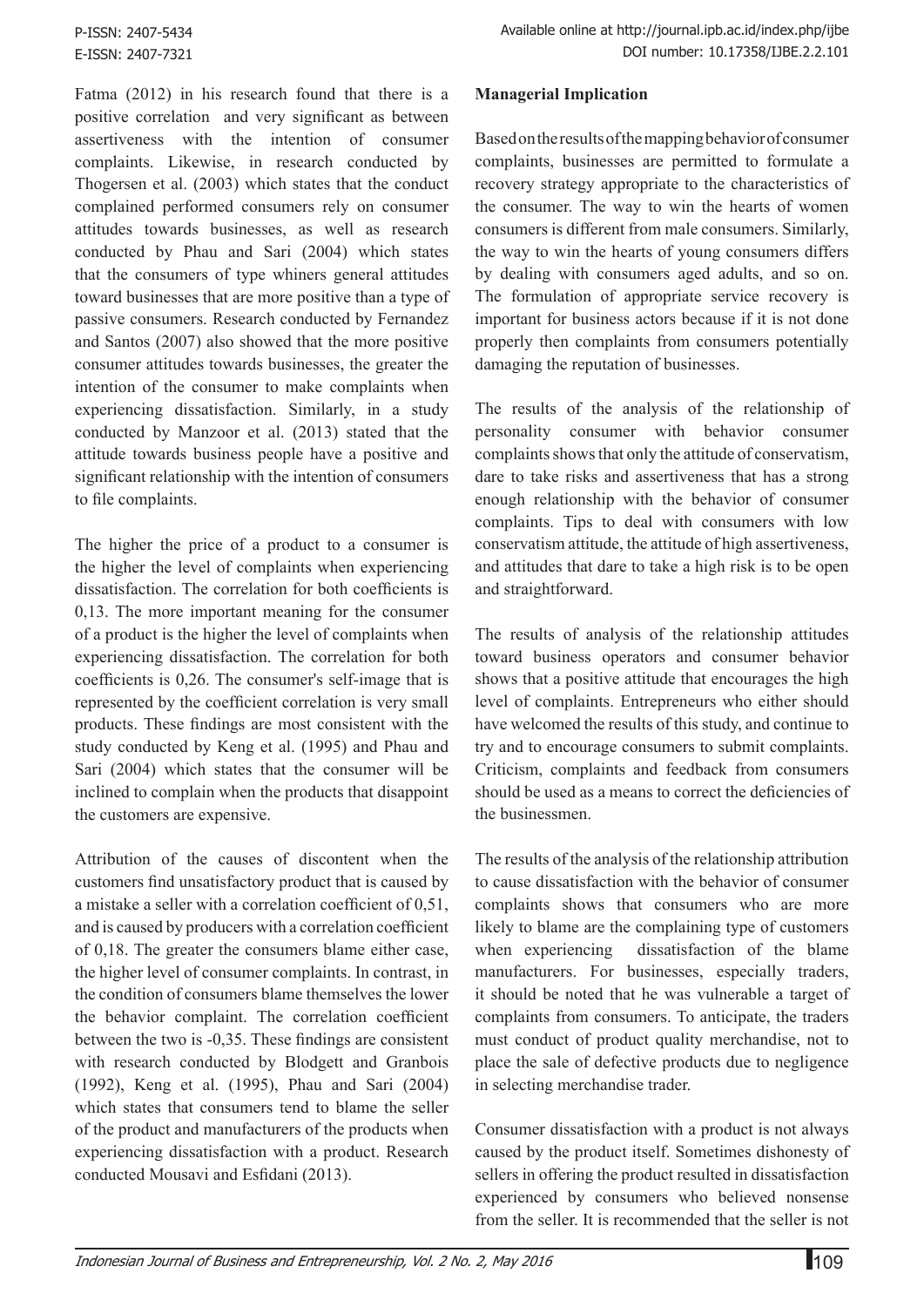too much in an attempt to reassure consumers with the performance or quality of a product. Consumers will appreciate the honest seller; the seller who delivers what the advantages and disadvantages of the products it sells. If this is done properly and consistently by businesses, it is believed will improve consumer attitudes towards businesses become more positive, so we will get a loyal customer.

The results of the analysis of product attribute with the behavior of consumer complaints shows that the importance of a product for consumers has a strong enough relationship with the behavior of consumer complaints. While the price and self-image has a very weak relationship with the behavior of consumer complaints. The importance of the product for consumers is a matter of subjective and different for each consumer. Business actors are required to be able to understand any products which are important for consumers, and ensure that the quality of the product is good.

## **CONCLUSIONS AND RECOMMENDATIONS**

#### **Conclusions**

The results of the mapping behavior Cibubur public complaints show that consumers based on the complaint consists of passive behavior (49,2%), voicers (28,3%), irates (12,5%), and activist (10%). Consumer-type complainer, voicers, irates and activist dominated by women, old and young in the range of 17–24 years old, have a high level of education, and have a high level of income. Consumer-type complainer, either voicers, irates, and activist in terms of personality have high confidence, conservatism low attitude, willing to take risks, assertiveness high attitude, and sense of justice. Consumer-type whiners, voices, irates and activist have a positive attitude towards businesses; the Group is more to blame than the manufacturer when the seller found a product that was disappointing.

In terms of product attributes, in general the more expensive the product, the more important the value of a product to consumers, and the higher the consumer appreciation of the product because it is felt can reflect the customers' image, the higher the rate of consumer complaints when they discover the product disappointed him. However, the significance of a product has the closest relationship to the behavior of consumer complaints, compared to the price and representation of self-image.

#### **Recommendations**

Entrepreneurs may formulate appropriate service recovery by utilizing the findings of this study that is related to the behavior of consumer complaints. Service recovery will deliver consumer loyalty for business actors. Recommended business actors in order to create an atmosphere that supports the process and those consumers are more willing to submit complaints directly to businesses. This is important so that consumer complaints can be dealt with appropriately and does not spread in the wild that can potentially damage the reputation of businesses.

Subsequent research on the theme of consumer complaint behavior analysis can be developed not only limited to the dissatisfaction with the product, but also dissatisfaction with the services, and also a location area also suggested to the region in the wider region such as the cover of the province which consists of several districts. The education pays more attention to the topic of consumer dissatisfaction and complaint behavior of consumers. Sub-chapter discussion of the behavior of consumer complaints in detail to realize that the good handling of complaints consumers have the potential to generate customer loyalty.

## **REFERENCES**

- Keng KA, Richmond D, Han S. 1995. Determinant of consumer complaint behavior: A study of Singapore consumer. *Journal of International Consumer Marketing* 8(2): 59–76. http://dx.doi. org/10.1300/J046v08n02\_05.
- Metehan T, Yasemin AZ. 2011. Demographic characteristics and complaint behavior: an empirical study concerning Turkish customer. *International Journal of Business and Social Science* 2(9): 42–48.
- Mousavi M, Esfidani MR. 2013. A comprehensive model of customers' complaint behavior. *International Journal of Academic Research in Business and Social Sciences* 3(5): 549–569
- Mowen JC, Minor M. 1997. *Consumer behavior (5th ed).* Upper Saddle River - New Jersey: Prentice-Hall.

Singh J. 1990. A Topology of consumer dissatisfaction